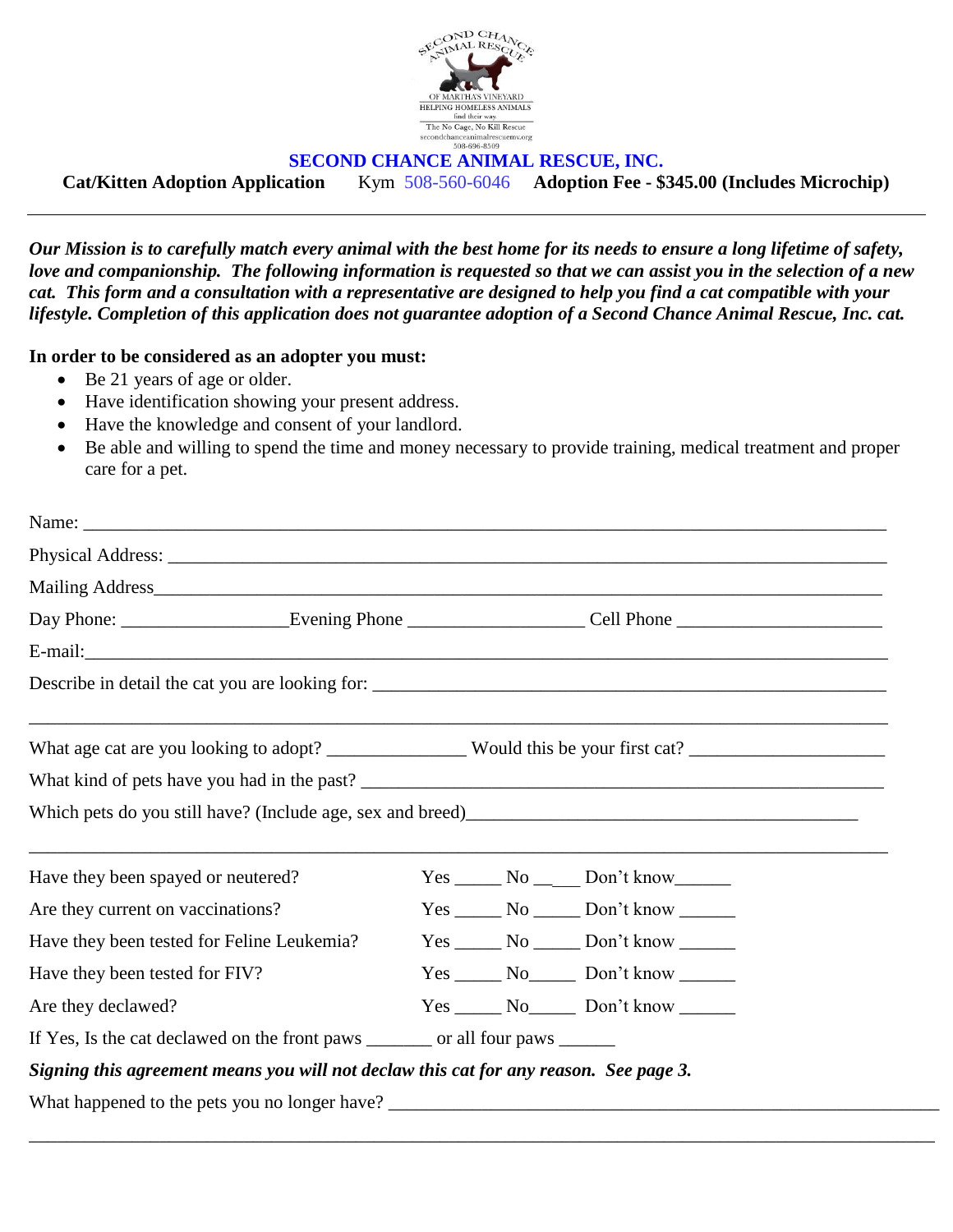| Have you ever turned your cat in to a shelter? Yes ______ No_______ If yes, please explain: __________________                                                                                                                                                                                                                                                              |
|-----------------------------------------------------------------------------------------------------------------------------------------------------------------------------------------------------------------------------------------------------------------------------------------------------------------------------------------------------------------------------|
|                                                                                                                                                                                                                                                                                                                                                                             |
| Why do you want this cat? Companion/family pet _______ Companion for other pet _______ Barn Cat _______                                                                                                                                                                                                                                                                     |
| How many adults are there in your family? How many children? Children's ages<br>Does any member of your household have an allergy to cats? Yes ______ No ______ Don't know ______<br>Is someone home during the day? Yes _______ No ________ Who? ___________________<br>How many hours during the day will the cat be without human companionship? _______ Please explain: |
| Which do you live in? House _______ Apartment _______ Condo _______ Mobile Home ______ Other _____________<br>for this animal to live in your home? Yes _______ No _______                                                                                                                                                                                                  |
| Do you have a cat door? Yes ________ No________ Will you keep the cat up to date on vaccinations? Yes ______ No ______<br>Will this cat be strictly indoors ______ outdoors ______ or both _______<br>If you go away for a few days, or on a vacation, who will take care of the cat?<br>If you move, will you take the cat with you Yes ______ No______                    |
| How much are you willing to spend on medical bills for your cat? up to \$100 ____ up to \$500 ___ up to \$1000 ___<br>up to \$5,000 ____whatever it takes______. What would you do if the vet bills go over this amount?                                                                                                                                                    |
| Are you willing to have a representative from Second Chance Animal Rescue, Inc. come to see where the cat will be<br>living? $Yes \_\_\_No \_\_\_$<br>Are you willing to take the responsibility for this cat for the next fifteen to 20 years? Yes _____ No _____                                                                                                          |